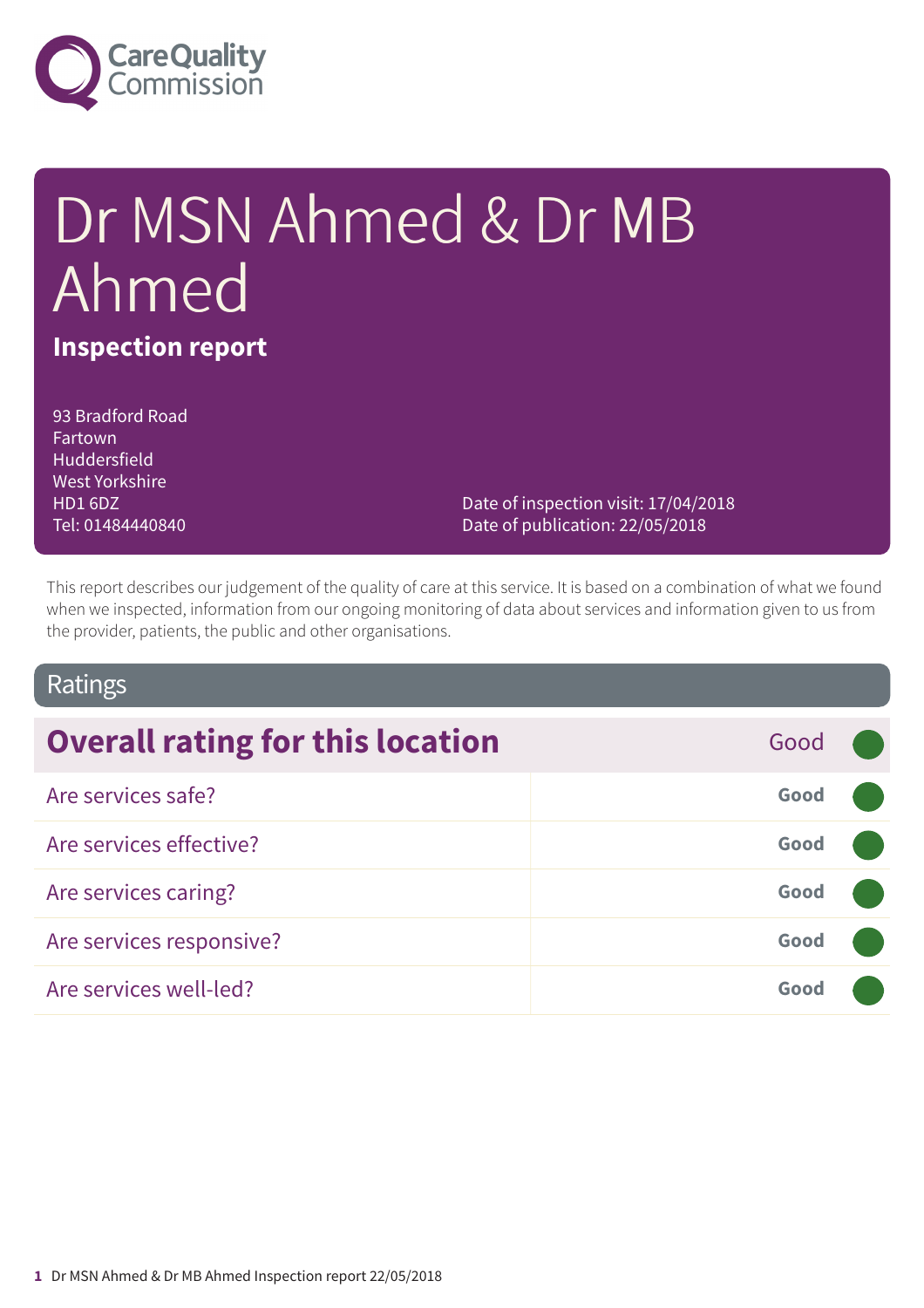## Overall summary

### **This practice is rated as good overall. The previous inspection, carried out on 13 April 2016 rated the practice as good overall.**

The key questions are rated as:

Are services safe? – Good

Are services effective? – Good

Are services caring? – Good

Are services responsive? – Good

Are services well-led? - Good

We carried out an announced comprehensive inspection at Dr MSN Ahmed & Dr MB Ahmed on 19 April 2018 as part of our inspection programme.

At this inspection we found:

- The practice had clear systems to manage risk so that safety incidents were less likely to happen. When incidents did happen, the practice learned from them, and improved their processes.
- They ensured that care and treatment was delivered according to evidence-based guidelines and best practice.
- Staff involved and treated patients with compassion, kindness, dignity and respect.
- Patients told us they found the appointment system easy to use and reported that they were able to access care when they needed it.
- There was a strong focus on improvement at all levels of the organisation.

The areas where the provider **should** make improvements are:

- Ensure all staff are receiving immunisations in line with Department of Health Guidelines
- Ensure that Medicines and Health Regulatory Agency (MHRA) and National Institute for Health and Care Excellent (NICE) alerts are discussed at regular team meetings.
- Take action to ensure that missed children's appointments are appropriately coded on the computer system and monitored.
- Continue to improve the identification of carers to enable this group of patients to access the care and support they require.
- Review the low screening uptake for breast, bowel and cervical cancer and how targeting of patients can be improved.

**Professor Steve Field** CBE FRCP FFPH FRCGP

Chief Inspector of General Practice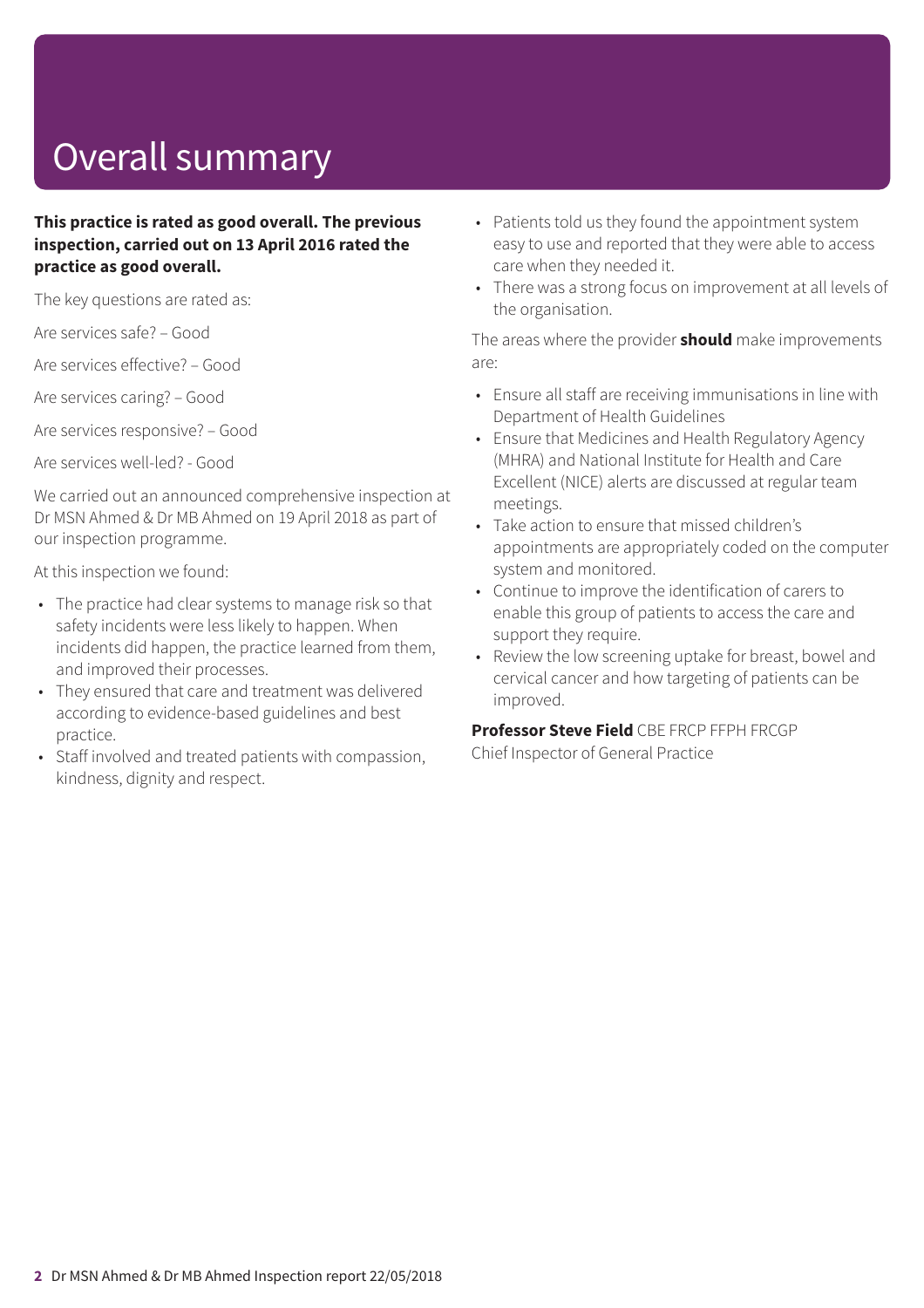### Population group ratings

| <b>Older people</b>                                                        | Good |  |
|----------------------------------------------------------------------------|------|--|
| <b>People with long-term conditions</b>                                    | Good |  |
| <b>Families, children and young people</b>                                 | Good |  |
| Working age people (including those recently retired and<br>students)      | Good |  |
| People whose circumstances may make them vulnerable                        | Good |  |
| People experiencing poor mental health (including people<br>with dementia) | Good |  |

### Our inspection team

Our inspection team was led by a CQC lead inspector**.** The team included a GP specialist adviser and a second CQC inspector.

### Background to Dr MSN Ahmed & Dr MB Ahmed

The practice is situated in a three storey Victorian house within a highly deprived inner city area of Huddersfield. The practice is also known as Bradford Road Medical Centre.

There is a branch surgery at Brook Street Medical Centre, Thornton Lodge, Huddersfield, HD1 3JW which was also visited as part of the inspection.

Patients are able to access appointments at either site.

There are currently 5,080 patients on their practice list. Website:

The practice has a high proportion of patients from a mainly South Asian ethnicity, which comprise 89% of the practice population. This compares with a local average of 22% and a national average of 16%. Both GPs and many reception staff are fluent in the main community language of Punjabi.

The practice provides Personal Medical Services (PMS) commissioned by the NHS Greater Huddersfield Clinical Commissioning Group (CCG) area.

Regulated activities:

- Treatment of disease, disorder or injury
- Surgical procedures
- Maternity and midwifery services
- Family planning
- Diagnostic and screening procedures

There are two male partners and a female advanced nurse practitioner. There is one female practice nurse and a female healthcare assistant. There is a practice manager and an administrative and reception team. All staff work across both the main surgery and the branch at Brook Street.

The practice is open from 8am to 6.30pm Monday to Friday.

There are clinics with a GP or the advanced nurse practitioner throughout the day. There are extended hours available for pre-booking by patients with a GP on Tuesday 5.30 to 7.45pm (Bradford Road) and Wednesday 5.30 to 7.45pm (Brook Street).

When the practice is closed out-of-hours services are provided by Local Care Direct, which can be accessed via the surgery telephone number or by calling the NHS 111 service.

When we returned for this inspection, we checked and saw that the previously awarded ratings were displayed as required in the premises and on the practice's website.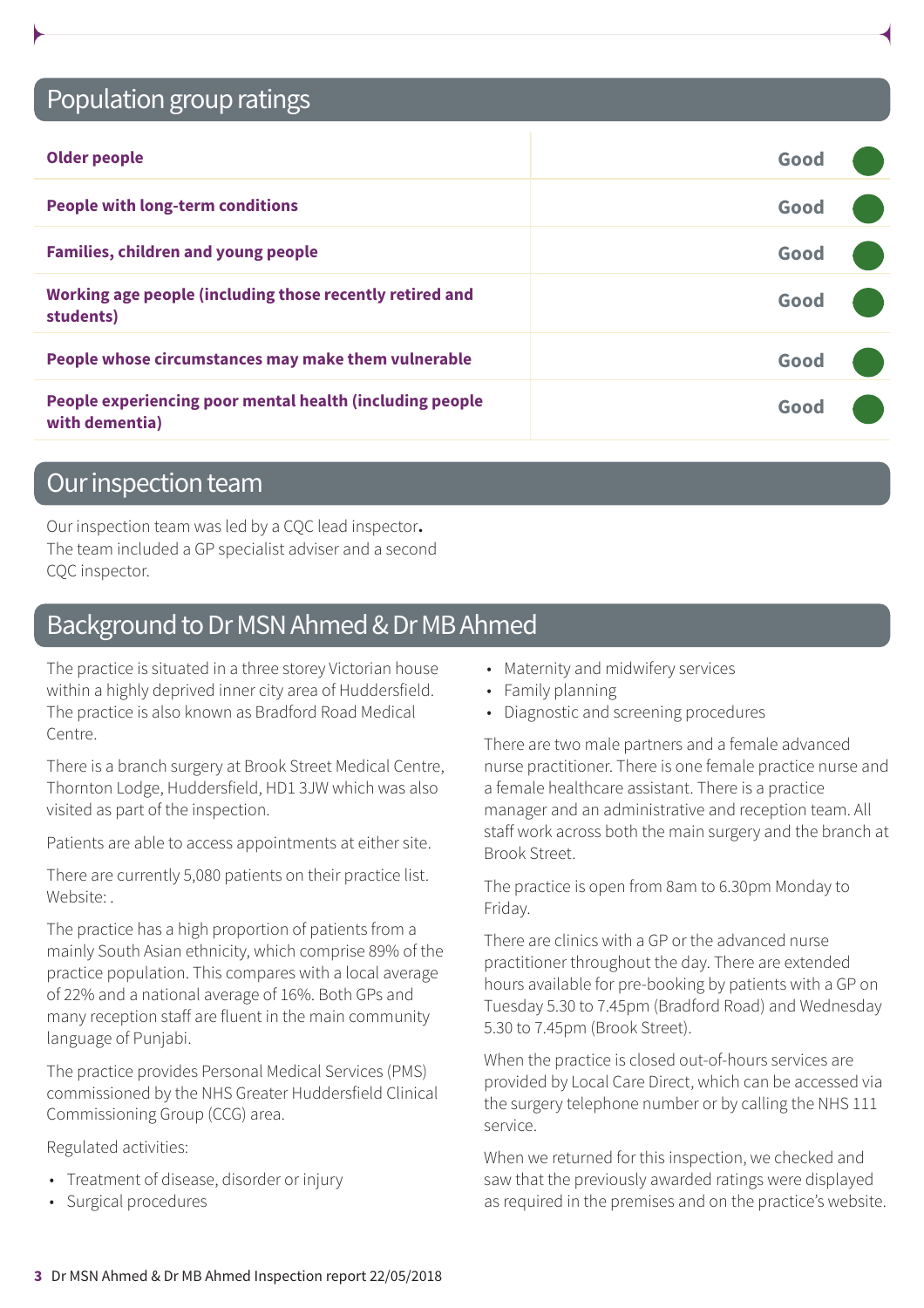## Are services safe?

### **We rated the practice as good for providing safe services.**

### **Safety systems and processes**

The practice had clear systems to keep people safe and safeguarded from abuse.

- The practice had appropriate systems to safeguard children and vulnerable adults from abuse. All staff received up-to-date safeguarding and safety training appropriate to their role. They knew how to identify and report concerns and these were discussed at staff meetings.
- We saw that MHRA & NICE alerts were acted upon, but were not routinely discussed at team meetings. Following our feedback the practice told us they would adopt this approach.
- Staff who acted as chaperones were trained for their role and had received a DBS check. (DBS checks identify whether a person has a criminal record or is on an official list of people barred from working in roles where they may have contact with children or adults who may be vulnerable.)
- Staff took steps, including working with other agencies, to protect patients from abuse, neglect, harassment, discrimination and breaches of their dignity and respect.
- The practice carried out appropriate staff checks at the time of recruitment and on an ongoing basis.
- There was an effective system to manage infection prevention and control and an up to date audit was in place.
- The practice had systems and processes to ensure that facilities and equipment were safe, in good working order and maintained regularly.
- Arrangements for managing waste and clinical specimens kept people safe.

#### **Risks to patients**

There were adequate systems to assess, monitor and manage risks to patient safety.

- Arrangements were in place for planning and monitoring the number and mix of staff needed to meet patients' needs, including planning for holidays, sickness, busy periods and epidemics.
- There was an effective induction system for temporary staff tailored to their role.
- The practice was equipped to deal with medical emergencies and staff were suitably trained in emergency procedures.
- Staff understood their responsibilities to manage emergencies on the premises and to recognise those in need of urgent medical attention. Clinicians knew how to identify and manage patients with severe infections including sepsis; this was supported by alerts on the computer systems if 'red flag' symptoms were suspected.
- When there were changes to services or staff the practice assessed and monitored the impact on safety and discussed these with their patient participation members.
- Staff records showed immunisation for Hepatitis B. However the practice should ensure all staff are receiving immunisations that are appropriate to their role, in line with Department of Health recommendations; for example routine immunisations: tetanus, polio, diphtheria, measles, mumps and rubella (MMR).

#### **Information to deliver safe care and treatment**

Staff had the information they needed to deliver safe care and treatment to patients.

- The care records we saw showed that information needed to deliver safe care and treatment was available to staff. The practice had developed an effective system to ensure that all referrals and test results were reviewed and not missed.
- The practice had systems for sharing information with staff and other agencies to enable them to deliver safe care and treatment.
- Clinicians made timely referrals in line with protocols.

#### **Appropriate and safe use of medicines**

The practice had reliable systems for appropriate and safe handling of medicines.

- The systems for managing and storing medicines, including vaccines, medical gases, emergency medicines and equipment, minimised risks.
- Staff prescribed, administered or supplied medicines to patients and gave advice on medicines in line with current national guidance. The practice had reviewed its antibiotic prescribing and taken action to support good antimicrobial stewardship in line with local and national guidance.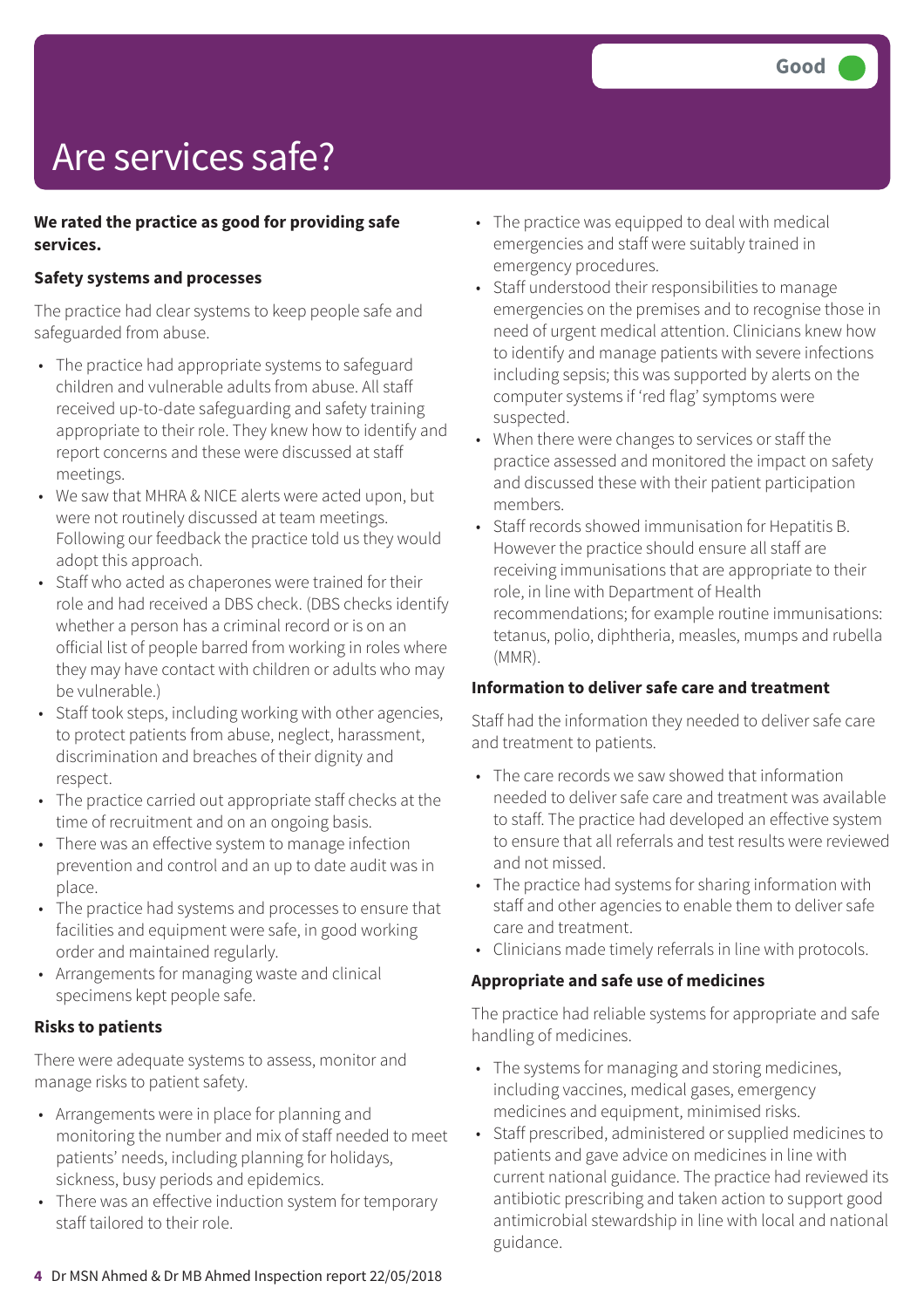### Are services safe?

• Patients' health was monitored in relation to the use of medicines and followed up on appropriately. Patients were involved in regular reviews of their medicines.

### **Track record on safety**

The practice had a good track record on safety.

- There were comprehensive risk assessments in relation to safety issues.
- The practice monitored and reviewed activity. This helped it to understand risks and gave a clear, accurate and current picture of safety that led to safety improvements.
- Staff were encouraged to raise any areas of concern relating to safety.

#### **Lessons learned and improvements made**

The practice learned and made improvements when things went wrong.

- Staff understood their duty to raise concerns and report incidents and near misses. They told us that they felt supported to do so.
- There were adequate systems for reviewing and investigating when things went wrong. The practice learned and shared lessons, identified themes and took action. We saw evidence that when necessary they would liaise with stakeholders such as the CCG to improve safety.
- The practice acted on and learned from external safety events as well as patient and medicine safety alerts.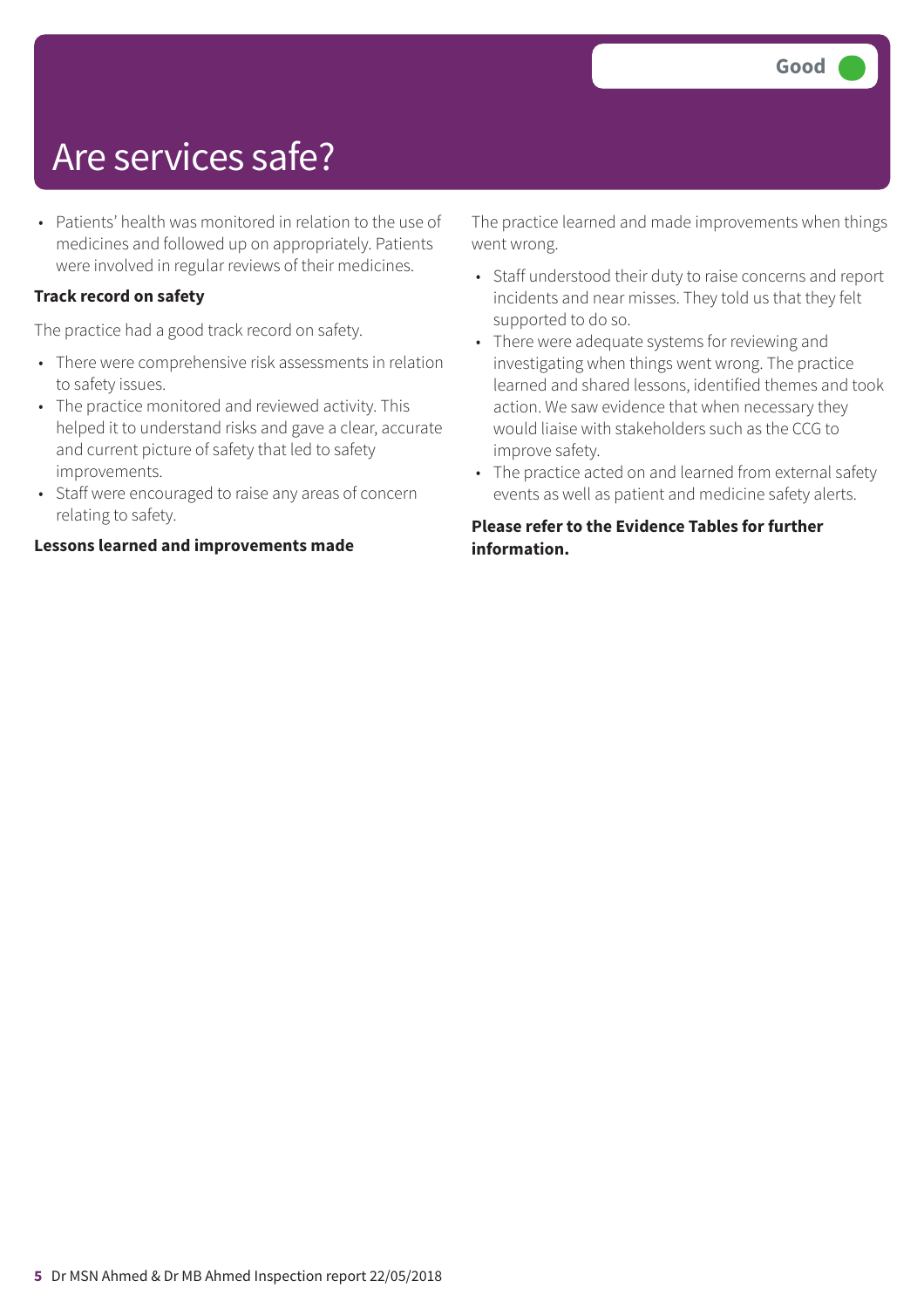### **We rated the practice good for providing effective services overall and across all population groups.**

(Please note: Any Quality Outcomes Framework (QOF) data relates to 2016/17. QOF is a system intended to improve the quality of general practice and reward good practice.)

### **Effective needs assessment, care and treatment**

The practice had systems and processes in place to keep clinicians up to date with current evidence-based practice. We saw that the provider had assessed patient needs and delivered care and treatment in line with current legislation, standards and guidance supported by clear clinical pathways and protocols.

- Patients' immediate and ongoing needs were fully assessed. This included their clinical needs and their mental and physical wellbeing. All practice staff were aware of the benefits of social prescribing and had numerous links to community groups and support networks.
- We saw no evidence of discrimination when making care and treatment decisions.
- Staff used appropriate tools to assess the level of pain in patients.
- Staff advised patients what to do if their condition got worse and where to seek further help and support.
- Clinical templates were used where appropriate to support decision making and ensure best practice guidance was followed.

Older people:

- To provide quality and continuity of care for patients, the practice made use of specific templates on the computer system called Epacc, which allowed all the community teams to see patient entries. This was particularly useful in housebound and palliative care/ end of life patients and helped the wider community MDT (Multi Disciplinary Team) to come together to manage a patient holistically.
- Older patients who were frail or may be vulnerable received a full assessment of their physical, mental and social needs. The practice used an appropriate tool to identify patients who were living with moderate or severe frailty. Those identified as being frail had a clinical review including a review of medication.
- Patients aged over 75 years were invited for a health check.

• The practice followed up on older patients discharged from hospital. It ensured that their care plans and prescriptions were updated to reflect any extra or changed needs.

People with long-term conditions:

- Diabetes was quite prevalent in the practice population, currently at 11%. The practice had a pre-diabetes protocol to identify patients at risk of developing diabetes. These patients, as well as patients with a diagnosis of diabetes, had regular recalls in place. The practice regularly reviewed coding by running the GRASP (data quality reporting and case finding tool) and actively signposted diabetic patients to other services like DAFNE, (DAFNE stands for Dose Adjustment For Normal Eating and is a way of managing Type 1 diabetes for adults and provides the skills necessary to estimate the carbohydrate in each meal and to inject the right dose of insulin) podiatry, Weight Watchers, PALS, Diabetic Retinal Screening, PEARS (Primary Care Eye Assessment and Referral Scheme) scheme for eyes and the diabetic specialist nurses.
- As the practice was approaching Ramadan at the time of our visit, they were actively educating patients about the impact on diabetic patients.
- Patients with long-term conditions had a structured annual review to check their health and medicines needs were being met. For patients with the most complex needs, the GP worked with other health and care professionals to deliver a coordinated package of care.
- Staff who were responsible for reviews of patients with long-term conditions had received specific training.
- Patients tended not to respond to written invitations so the receptionists phoned the patients to book them in to the appropriate appointment and the nursing team provided them with leaflets promoting self-care during the appointments, reinforcing health promotion ideals.
- The practice was able to demonstrate how they identified patients with commonly undiagnosed conditions, for example diabetes, chronic obstructive pulmonary disease (COPD), atrial fibrillation and hypertension.

Families, children and young people: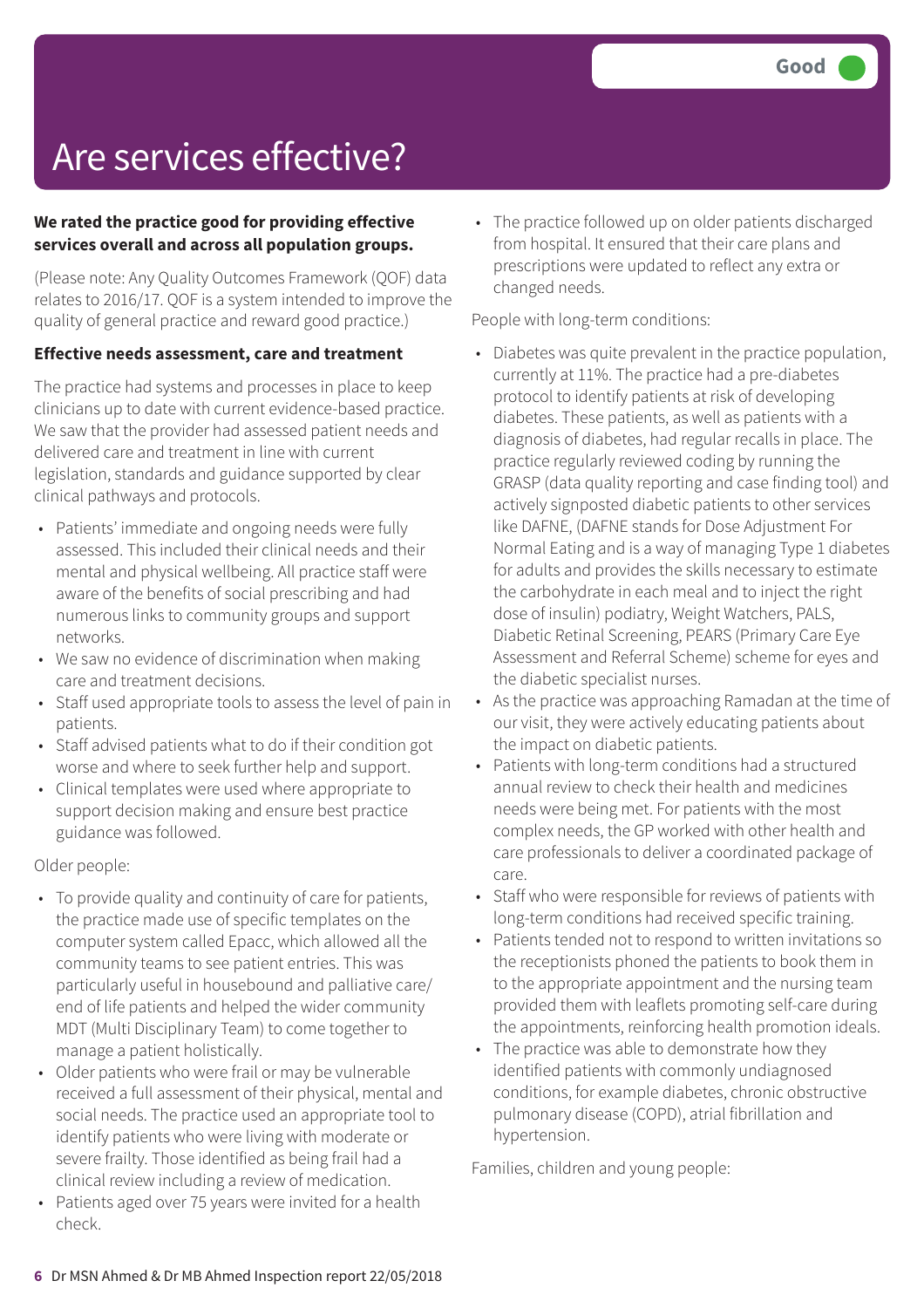- Childhood immunisations were carried out in line with the national childhood vaccination programme. Uptake rates for the vaccines given were in line with the target percentage of 90% or above.
- The practice had arrangements to identify and review the treatment of newly pregnant women on long-term medicines. These patients were provided with advice and post-natal support in accordance with best practice guidance.
- The practice had arrangements for following up failed attendance of children's appointments following an appointment in secondary care or for immunisation and would liaise with health visitors when necessary.

Working age people (including those recently retired and students):

- The practice's uptake for cervical screening was 57%, which was lower than the 80% coverage target for the national screening programme.
- The practice's uptake for breast screening was lower than the local CCG average and national averages. For example, the uptake for breast screening in the last 36 months was 52% (CCG 61% and national 70%).
- The practice had systems to inform eligible patients to have the meningitis vaccine, for example before attending university for the first time.
- Patients had access to appropriate health assessments and checks including NHS checks for patients aged 40 to 74. There was appropriate follow-up on the outcome of health assessments and checks where abnormalities or risk factors were identified.

People whose circumstances make them vulnerable:

- End of life care was delivered in a coordinated way which took into account the needs of those whose circumstances may make them vulnerable.
- The practice held a register of patients living in vulnerable circumstances including homeless people, travellers and those with a learning disability.
- The practice had a system for vaccinating patients with an underlying medical condition according to the recommended schedule.
- Vulnerable patients including housebound persons could opt for pharmacy managed prescriptions where their nominated pharmacy could manage their medications rather than them having to come to the surgery themselves.

People experiencing poor mental health (including people with dementia):

- The practice assessed and monitored the physical health of people with mental illness, severe mental illness, and personality disorder by providing access to health checks, interventions for physical activity, obesity, diabetes, heart disease, cancer and access to 'stop smoking' services.
- There was a system for following up patients who failed to attend for administration of long term medication. When people experiencing poor mental health failed to attend for their appointments or collect their prescriptions the practice would contact them.
- When patients were assessed to be at risk of suicide or self-harm the practice had arrangements in place to help them to remain safe.
- In 2016/ 2017 we saw that 94% of patients diagnosed with dementia had their care reviewed in a face to face meeting in the previous 12 months. CCG average 86%, national average 84%.
- The practice specifically considered the physical health needs of patients with poor mental health and those living with dementia. For example 94% of patients experiencing poor mental health had received discussion and advice about alcohol consumption. This was higher to the local average of 90% and national average of 91%.
- Patients at risk of dementia were identified and offered an assessment to detect possible signs of dementia. When dementia was suspected there was an appropriate referral for diagnosis.
- The practice offered annual health checks to patients with a learning disability.

### **Monitoring care and treatment**

The practice had a comprehensive programme of quality improvement activity and routinely reviewed the effectiveness and appropriateness of the care provided. A number of audits had been undertaken including circumcisions, conjunctivitis and HRT (hormone replacement therapy) audit. This activity had resulted in changes to clinical management and medicines for individuals, in line with guidance.

Where appropriate, clinicians took part in local and national improvement initiatives including CCG activity.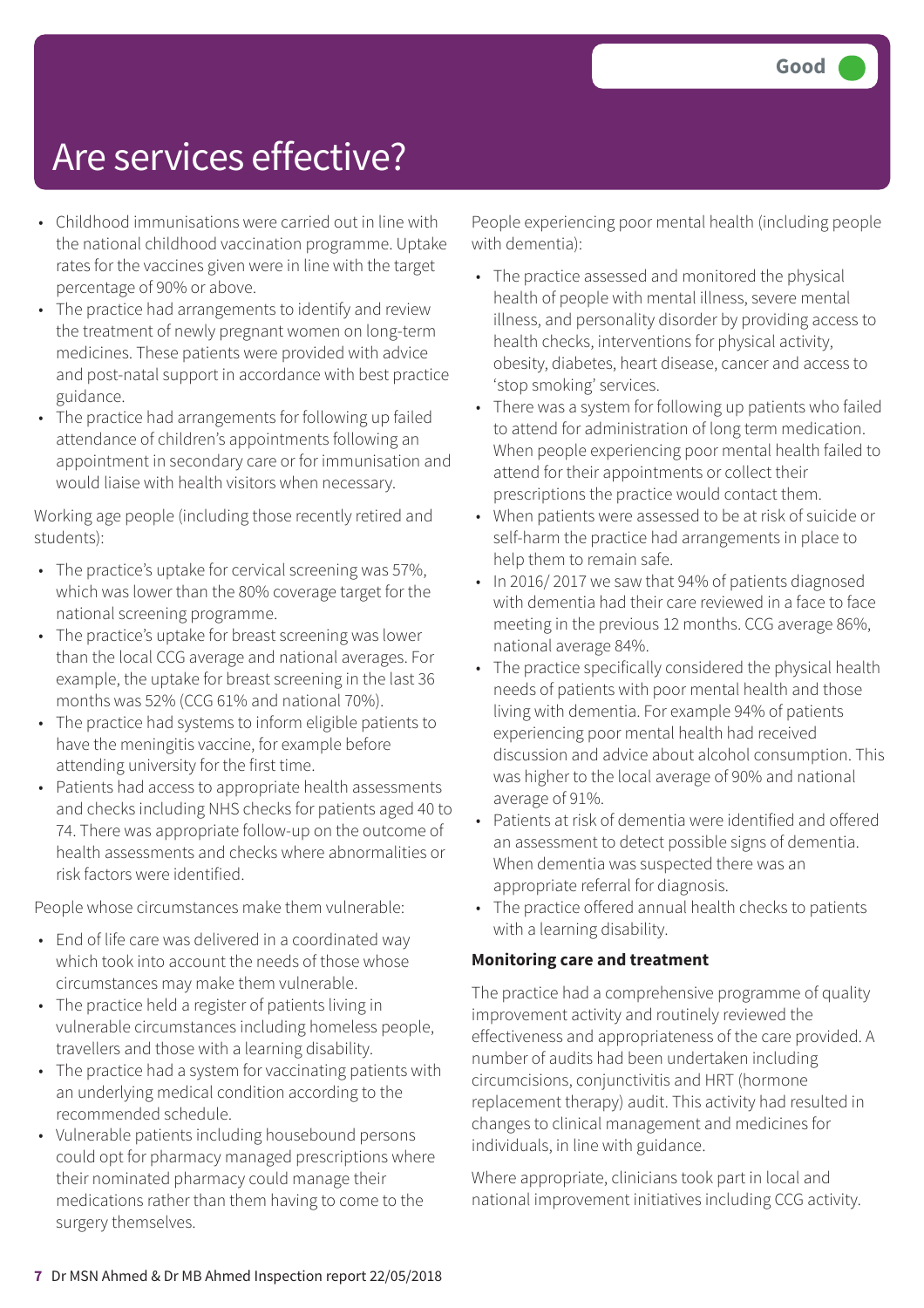- QOF results from 2016/ 2017 were 99% of the total number of points available compared with the CCG average of 95% and national average of 96%. The overall exception reporting rate was 5% which was lower than the CCG average of 9% and the national average of 10%. (QOF is a system intended to improve the quality of general practice and reward good practice. Exception reporting is the removal of patients from QOF calculations where, for example, the patients decline or do not respond to invitations to attend a review of their condition or when a medicine is not appropriate.)
- Unverified data for 2017/2018 showed that the practice was on track to achieve all QOF points in the public health domains for example cervical screening, and 100% of the available points in the clinical domains such as diabetes.

### **Effective staffing**

Staff had the skills, knowledge and experience to carry out their roles.

- Staff had a wide range of knowledge and skills appropriate to their role, for example, to carry out reviews for people with long-term conditions, older people and people requiring contraceptive reviews.
- Staff whose role included immunisation and taking samples for the cervical screening programme had received specific training and could demonstrate how they stayed up to date. Clinical and managerial staff regularly attended CCG update meetings.
- The practice understood the learning needs of staff and provided regular protected time and training to meet them. Up to date records of skills, qualifications and training were maintained. Staff were encouraged and given opportunities to develop.
- The practice provided staff with ongoing support. This included an induction process, one-to-one meetings, appraisals, regular staff meetings and support for revalidation.
- The practice were aware of the need to include the requirements of the Care Certificate when training health care assistants.
- There was a clear approach for supporting and managing staff when their performance was poor or variable.

#### **Coordinating care and treatment**

Staff worked together and with other health and social care professionals to deliver effective care and treatment.

- We saw records that showed that all appropriate staff, including those in different teams and organisations, were involved in assessing, planning and delivering care and treatment.
- Care was co-ordinated between services and patients, who received person-centred care. This included when they moved between services, when they were referred, or after they were discharged from hospital. The practice worked with patients to develop personal care plans that were shared with relevant agencies.
- The practice ensured that end of life care was delivered in a co-ordinated way which took into account the needs of different patients, including those who may be vulnerable because of their circumstances.

### **Helping patients to live healthier lives**

Staff were consistent and proactive in helping patients to live healthier lives.

- The practice identified patients who may be in need of extra support and directed them to relevant services. This included patients in the last 12 months of their lives, patients at risk of developing a long-term condition and carers.
- The practice supported local and national priorities and initiatives to improve the population's health, for example stop smoking campaigns and tackling obesity.
- The practice noticeboards were utilised to promote health awareness and education for example patient displays at the time of our visit were focused on diabetes and Ramadan.
- The practice was an outlier in terms of breast, bowel or cervical cancer screening but was aware of this and was considering whether a review of the current invitation letter to patients could help improve screening rates. The practice told us that the letters sent to patients were written in English which may be a barrier for patients whose first language is not English to understanding the need for the appointment and why it is being offered. The

practice was going to try and improve the uptake of the screening programme by using information in different languages.

#### **Consent to care and treatment**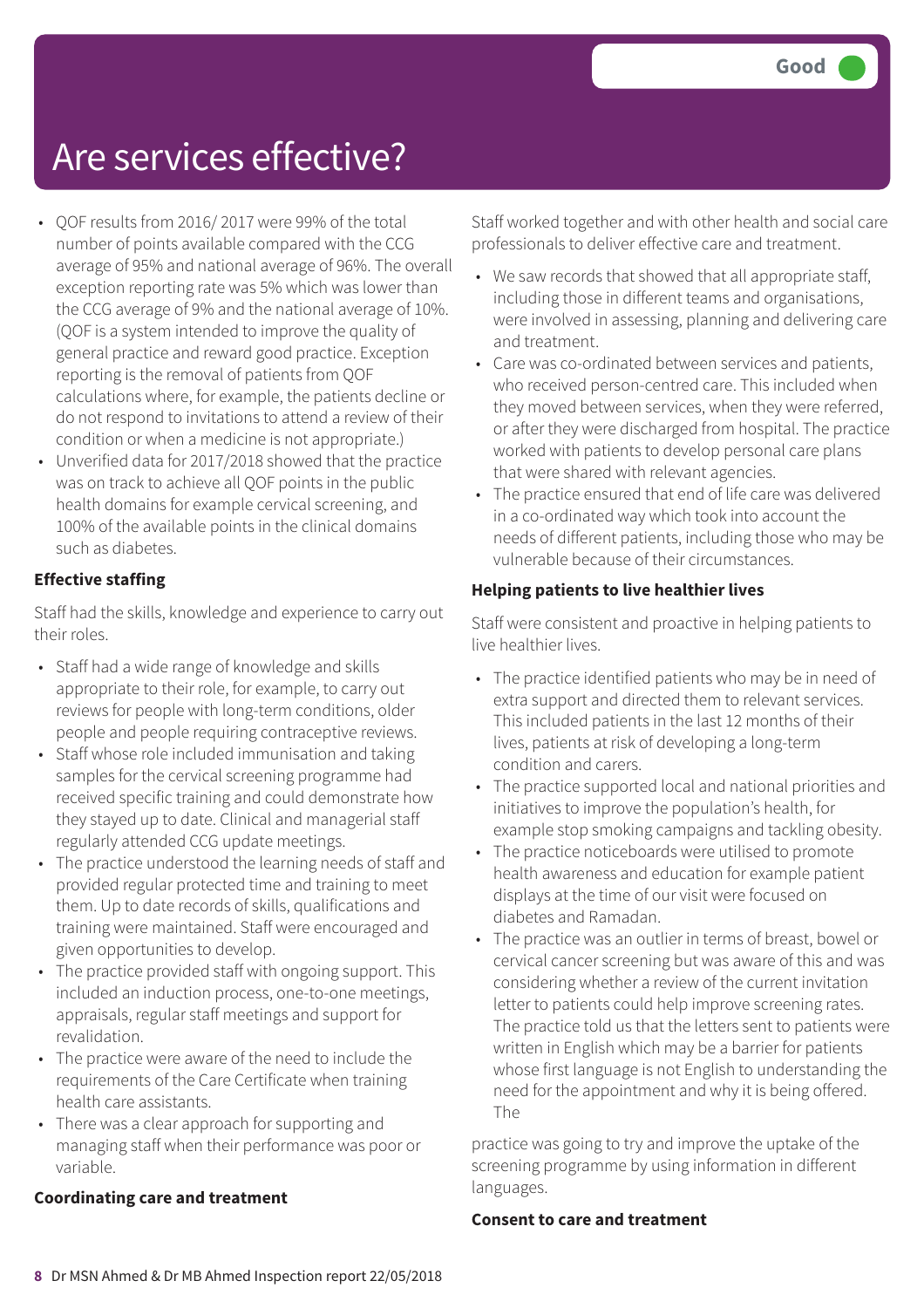The practice obtained consent to care and treatment in line with legislation and guidance.

- The practice had developed protocols and procedures to ensure that consent for the circumcision procedure had been given by both parents (unless it was proven that a parent had sole control and responsibility for the child).
- The consent form contained a statement which both parents had to sign to declare that they had parental responsibility and the procedure was only carried out when there were no disagreements or disputes.
- Clinicians understood the requirements of legislation and guidance when considering consent and decision making. We saw that consent was documented.
- Clinicians supported patients to make decisions. Where appropriate, they assessed and recorded a patient's mental capacity to make a decision. Staff had received training on the Mental Capacity Act and the ones we spoke with understood their responsibilities.
- The practice monitored the process for seeking consent appropriately.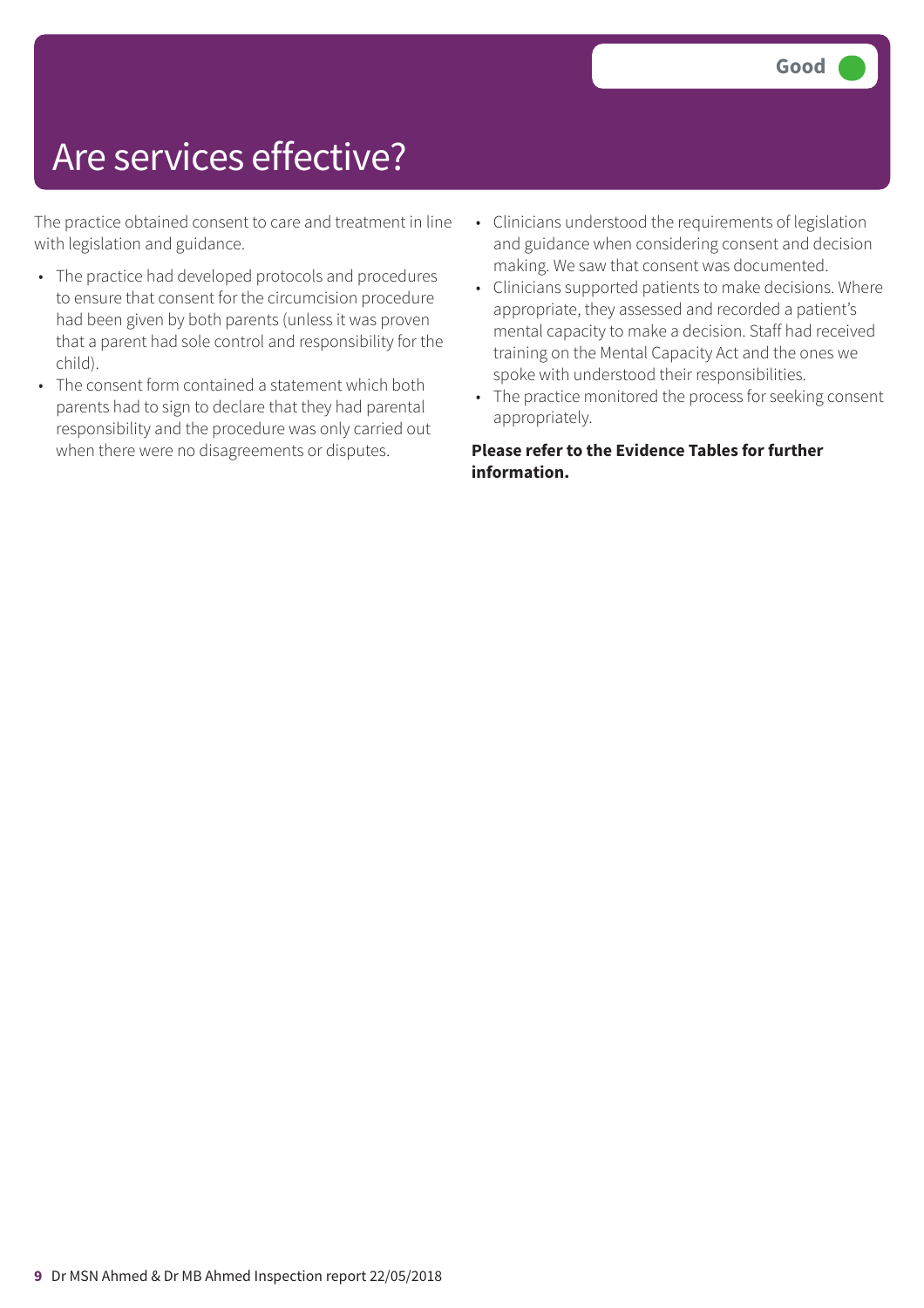## Are services caring?

### **We rated the practice as good for providing caring services.**

### **Kindness, respect and compassion**

Staff treated patients with kindness, respect and compassion.

- Feedback from patients was positive about the way staff treated people.
- Staff understood patients' personal, cultural, social and religious needs.
- The practice gave patients timely support and information.
- The Friends and Family test is a survey which asks patients if they would recommend NHS services to other people based on the quality of the care they have received. Recent results showed that 89% of patients said that they would recommend the service to their friends and family.
- 100% of the 72 CQC patient comment cards we received on the day of inspection were positive about the service. Staff were described as caring and polite. Patients said they felt listened to. Patients also said that receptionists at the surgery were very reassuring and empathetic.

### **Involvement in decisions about care and treatment**

Staff helped patients to be involved in decisions about care and treatment. They were aware of the Accessible Information Standard (a requirement to make sure that patients and their carers can access and understand the information that they are given).

- Staff were kind and respectful and communicated with people in a way that they could understand. The staff team were reflective of the population it served and were able to converse in several languages which included those widely used by the patients.
- We saw that several information leaflets were available in languages, which befitted their patient population, other than English.
- Staff helped patients and their carers find further information and access community and advocacy services. They helped them ask questions about their care and treatment.
- The practice identified carers and supported them. Less than 1% of the practice population had been identified as carers. We saw that a regularly updated carer's board was in place and alerts were placed on the patient record. The practice told us they were aware that some older patients lived in extended families where, due to their culture, family members did not see themselves as carers. Practice staff informed us they continued to identify patients who may be a carer and supported them accordingly.

### **Privacy and dignity**

The practice respected patients' privacy and dignity.

- Staff recognised the importance of people's dignity and respect. Reception staff knew that if patients wanted to discuss sensitive issues or appeared distressed they could offer them a private room to discuss their needs.
- We spoke with six patients on the day of inspection who told us their dignity and privacy was respected.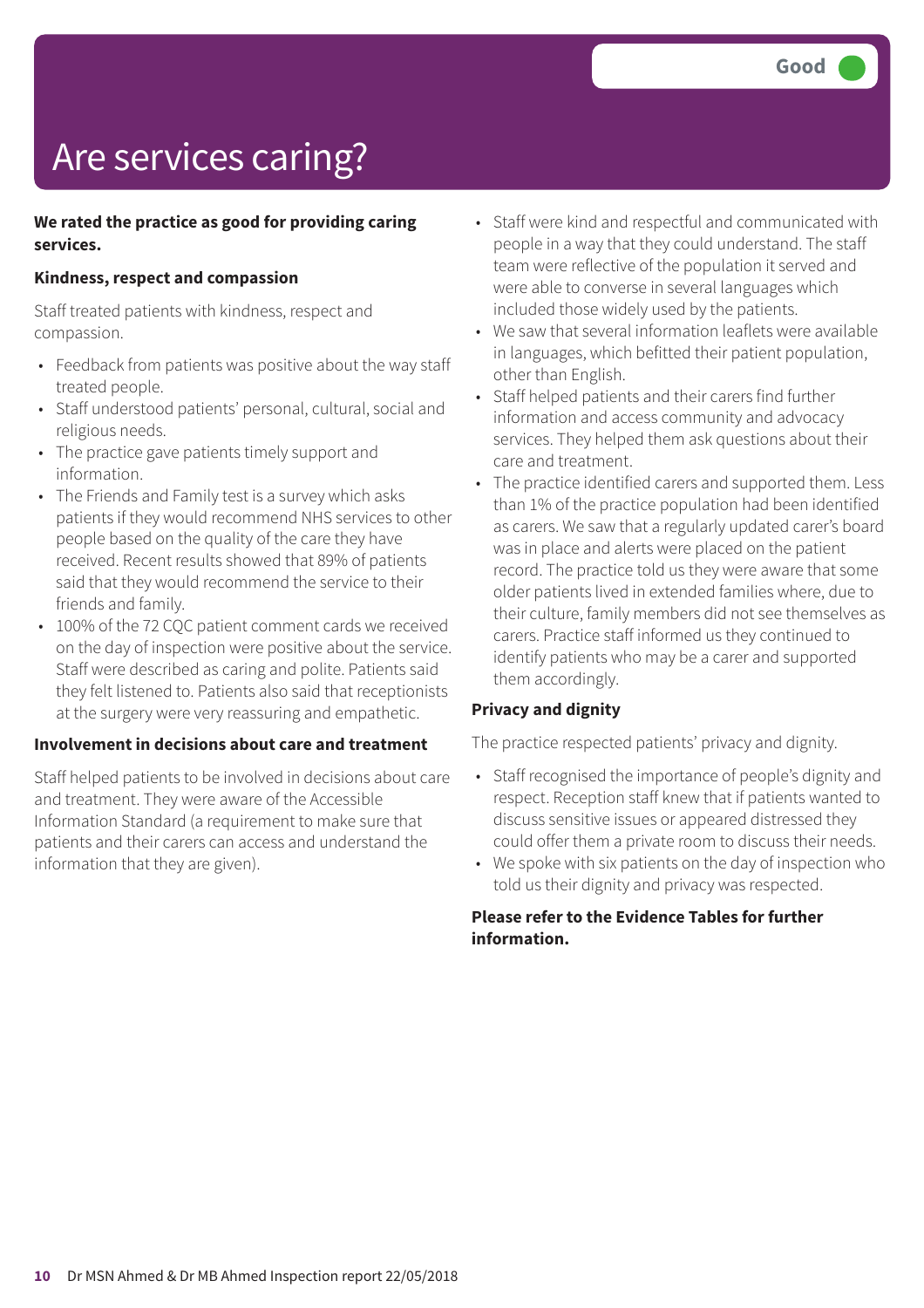### Are services responsive to people's needs?

### **We rated the practice, and all of the population groups, as good for providing responsive services.**

### **Responding to and meeting people's needs**

The practice organised and delivered services to meet patients' needs. It took account of patient individual and cultural needs and preferences.

- The practice understood the health and social needs of its population and tailored services in response to those needs.
- Telephone triage and consultations were available which supported patients who were unable to attend the practice during normal working hours and assisted those with the most urgent need to access appointments.
- The facilities and premises were appropriate for the services delivered.
- The practice made reasonable adjustments when patients found it hard to access services.
- The practice provided effective care coordination for patients who were more vulnerable or who had complex needs. They supported them to access services both within and outside the practice.
- Care and treatment for patients with multiple long-term conditions and patients approaching the end of life was coordinated with other services.

Older people: .

- All patients had a named GP who supported them in whatever setting they lived.
- The practice was responsive to the needs of older patients, and offered home visits and urgent appointments for those with enhanced needs and complex medical issues.
- In recognition of the religious and cultural observances of some patients, the GP would respond quickly, often outside of normal working hours, in order to provide the necessary death certification to enable prompt burial in line with families' wishes when bereavement occurred.
- Health checks were offered to patients over 75 years of age.

People with long-term conditions:

- Patients with a long-term condition received an annual review to check their health and medicines needs were being appropriately met. Clinicians would opportunistically review patients if necessary when they had failed to attend for reviews.
- The practice liaised regularly with the local district nursing team and community matrons to discuss and manage the needs of patients with complex medical issues.
- Diabetes checks were offered during Ramadan*.*

Families, children and young people:

- Additional nurse appointments were available until 7:15pm on a Monday.
- We found there were systems to identify and follow up children living in disadvantaged circumstances and who were at risk, for example, children and young people who had a high number of accident and emergency (A&E) attendances. Records we looked at confirmed this.
- All parents or guardians calling with concerns about a child under the age of 18 were offered a same day appointment when necessary.

Working age people (including those recently retired and students):

• The needs of this population group had been identified and the practice had adjusted the services it offered to ensure these were accessible, flexible and offered continuity of care.

People whose circumstances make them vulnerable:

- The practice held a register of patients living in vulnerable circumstances including homeless people, travellers and those with a learning disability.
- People in vulnerable circumstances were easily able to register with the practice, including those with no fixed abode.
- Those patients who had registered their mobile telephone numbers were sent text messages to remind them of their appointments. Patients would also be contacted by telephone.

People experiencing poor mental health (including people with dementia):

• Priority appointments would be allocated when necessary to those experiencing poor mental health.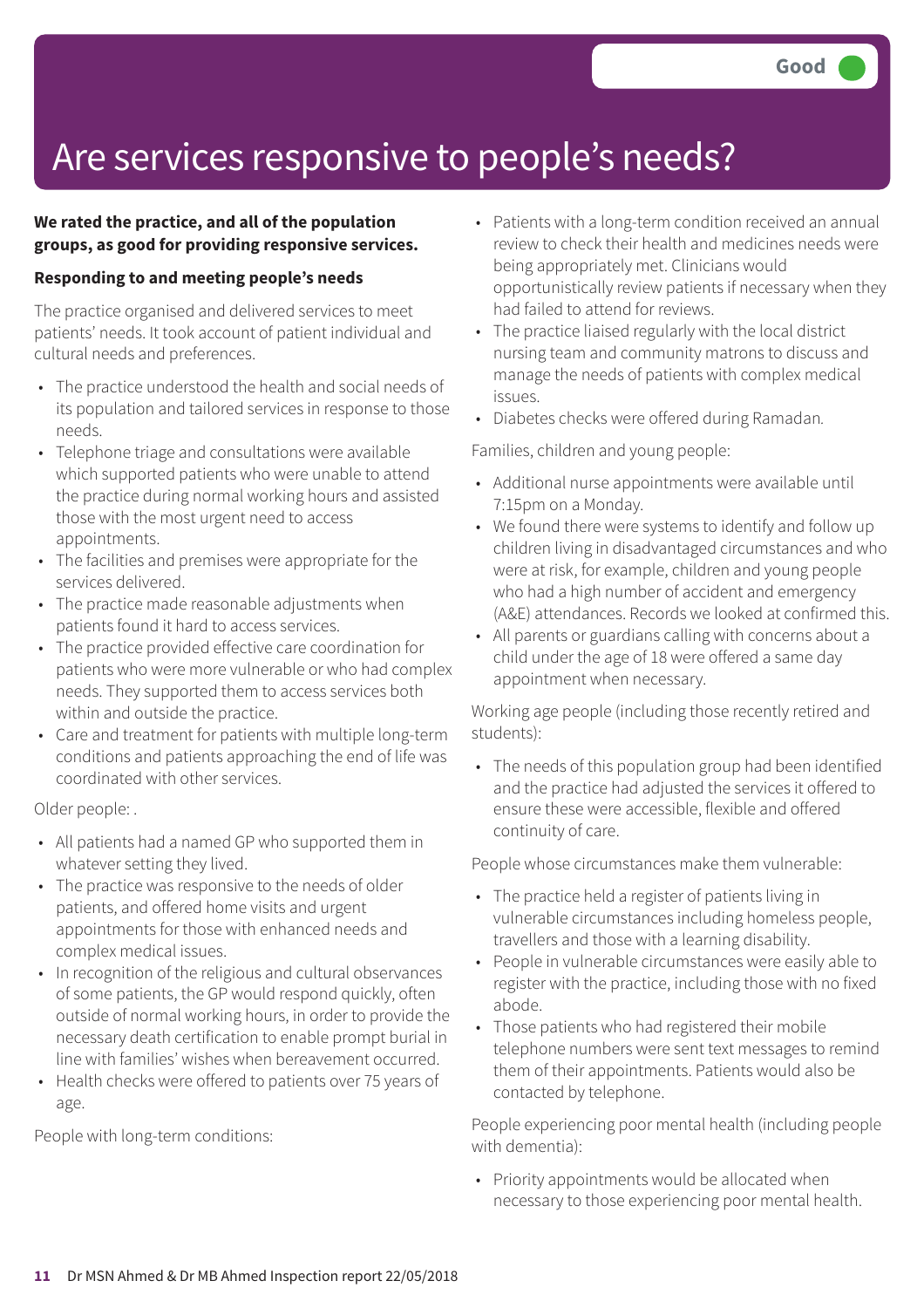### Are services responsive to people's needs?

- Staff interviewed had a good understanding of how to support patients with mental health needs and those patients living with dementia.
- The practice was aware of support groups within the area and signposted their patients to theses accordingly.

#### **Timely access to care and treatment**

- Patients had timely access to initial assessment, test results, diagnosis and treatment.
- Waiting times, delays and cancellations were minimal and managed appropriately.
- Patients with the most urgent needs had their care and treatment prioritised.

#### **Listening and learning from concerns and complaints**

The practice took complaints and concerns seriously and responded to them appropriately to improve the quality of care.

- Information about how to make a complaint or raise concerns was available. Staff treated patients who made complaints compassionately. We saw that when language was a barrier staff would assist patients with this.
- The complaint policy and procedures were in line with recognised guidance. The practice learned lessons from individual concerns and complaints and an analysis of trends and discussed these at staff meetings. It acted as a result to improve the quality of care.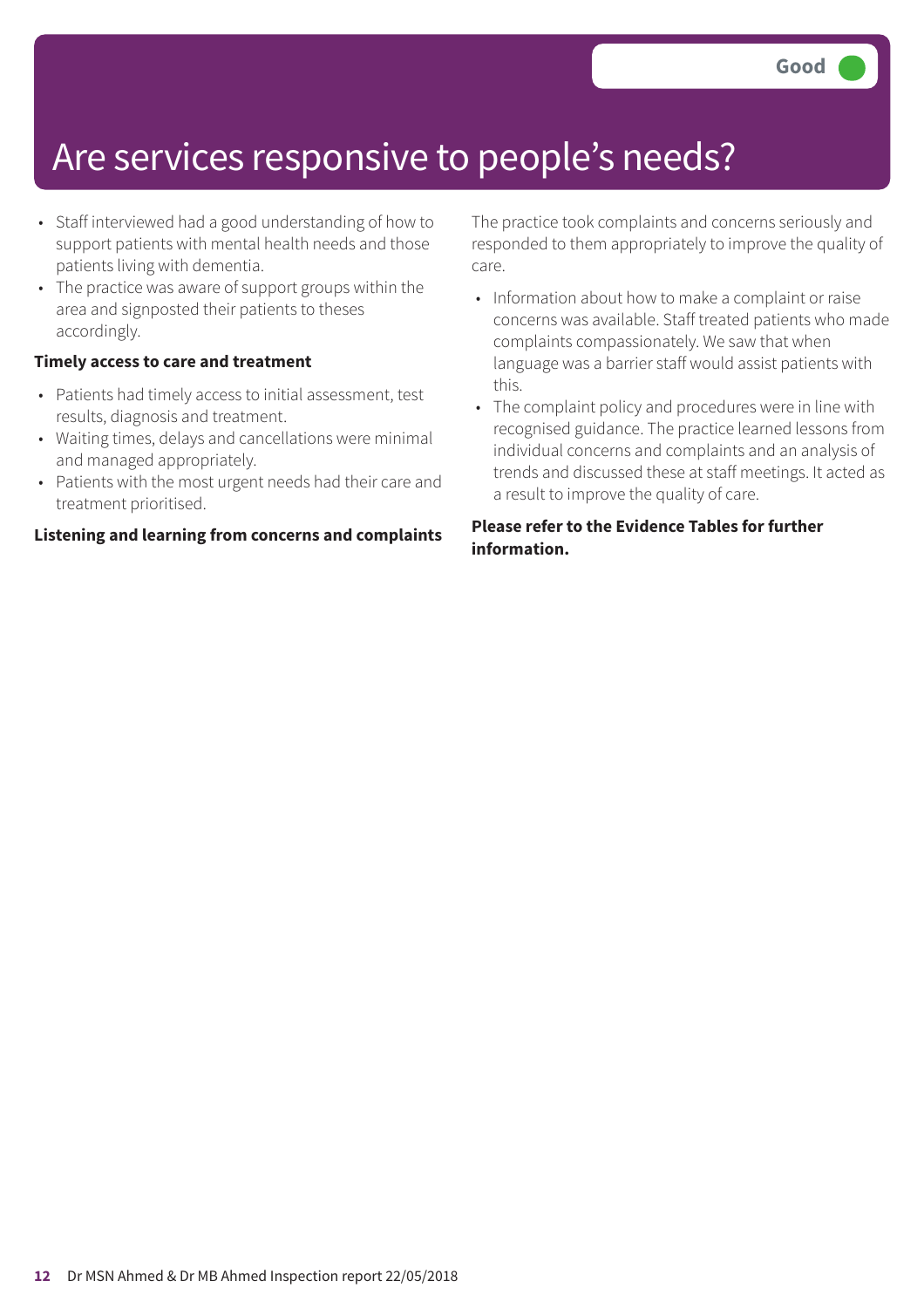## Are services well-led?

### **We rated the practice as good for providing a well-led service.**

### **Leadership capacity and capability**

Leaders had the capacity and skills to deliver high-quality, sustainable care.

- Leaders were knowledgeable about issues, challenges and priorities relating to the quality and future of services.
- Leaders at all levels were visible and approachable. They worked closely with staff and others to make sure they prioritised compassionate and inclusive leadership.
- The provider was aware of the need to plan for the future leadership of the practice and develop leadership capacity and skills.

### **Vision and strategy**

The practice had a clear vision and credible strategy to deliver high quality, sustainable care.

- There was a clear vision and set of values. The practice had a realistic strategy and supporting business plans to achieve priorities. The practice discussed all aspects of practice development with the CCG regularly.
- Staff were aware of and understood the vision, values and strategy and their role in achieving them. The practice planned its services to meet the needs of the practice population.
- As part of the NHSE 5 year forward view the practice had carried out an impact analysis of the practice.

#### **Culture**

The practice had a culture of high-quality sustainable care.

- Staff stated they felt respected, supported and valued. They were proud to work in the practice and felt the service provided was excellent.
- Leaders and managers acted on any behaviour and performance which was inconsistent with the vision and values of the practice.
- Openness, honesty and transparency were demonstrated when responding to incidents and complaints. The provider was aware of and had systems to ensure compliance with the requirements of the duty of candour.
- Staff we spoke with told us they were able to raise concerns and were encouraged to do so. They had confidence that these would be addressed.
- There were processes for providing all staff with the development they need. This included appraisal and career development conversations. All staff received regular annual appraisals in the last year. Staff were supported to meet the requirements of professional revalidation where necessary.
- Clinical staff were considered valued members of the practice team. They were given protected time for professional development and evaluation of their clinical work.
- There was a strong emphasis on the safety and well-being of staff and patients.
- The practice actively promoted equality and diversity.

#### **Governance arrangements**

There were clear responsibilities, roles and systems of accountability to support good governance and management.

- Structures, processes and systems to support good governance and management were clearly set out, understood and effective. The governance and management joint working arrangements and shared services promoted interactive and co-ordinated person-centred care.
- Staff were clear and knowledgeable regarding their roles and responsibilities including in respect of safeguarding and infection prevention and control.
- Children who failed to be presented for appointments were not appropriately coded on the computer system and monitored at the time of our visit. Following our feedback the practice told us they would address this.
- Practice leaders had established policies, procedures and activities to ensure safety and assured themselves that they were operating as intended. We saw that policies and procedures were regularly reviewed and available to staff.

### **Managing risks, issues and performance**

There were clear and effective processes for managing risks, issues and performance.

• There was an effective process to identify, understand, monitor and address current and future risks including risks to patient safety.